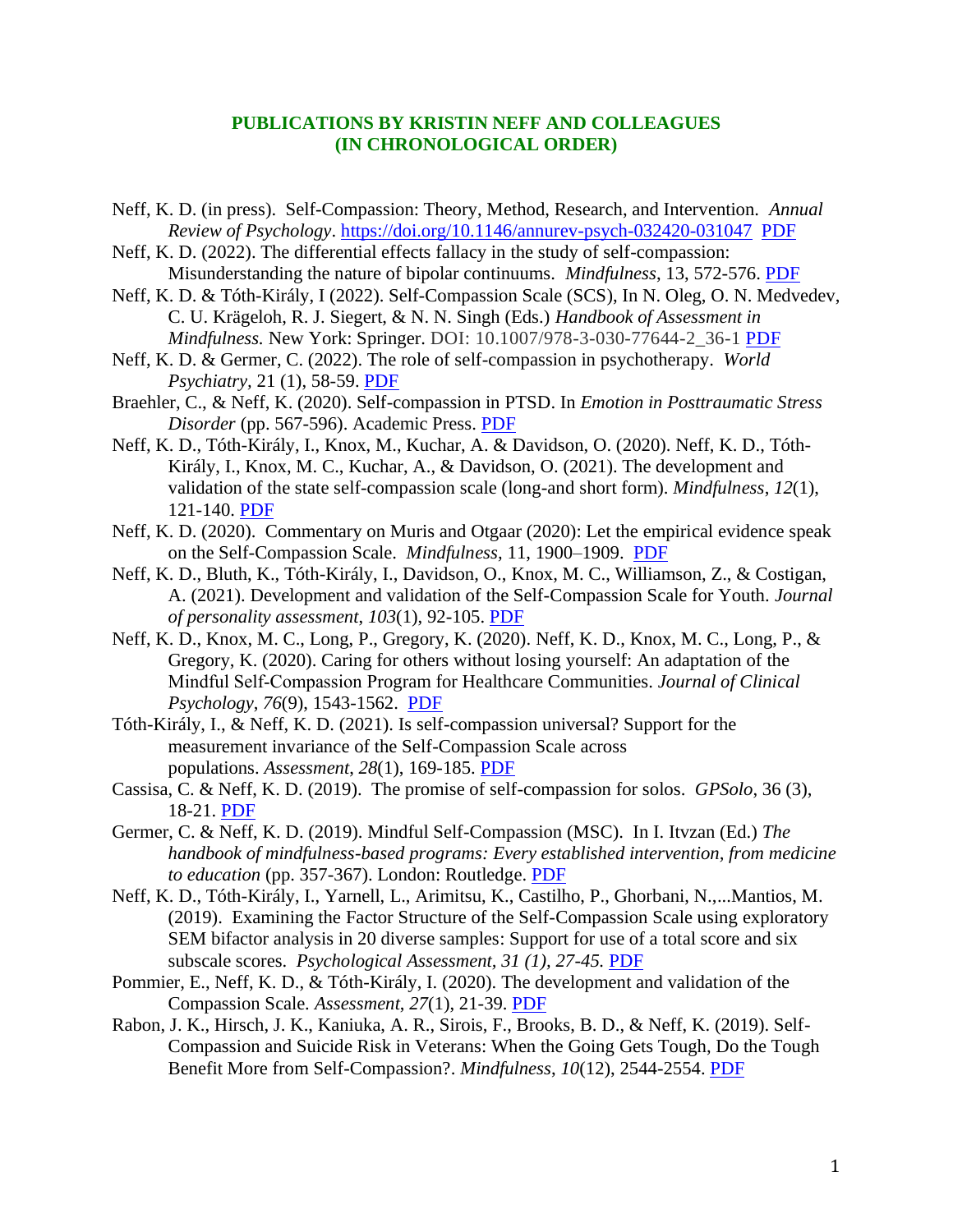- Long, P., & Neff, K. D. (2018). Self-compassion is associated with reduced self-presentation concerns and increased student communication behavior. *Learning and Individual Differences*, *67*, 223-231. [PDF](https://self-compassion.org/wp-content/uploads/2018/10/Long.Neff_.2018.pdf)
- Neff, K. D. (2019). Setting the record straight about the Self-Compassion Scale. *Mindfulness*, *10*(1), 200-202. [PDF](https://self-compassion.org/wp-content/uploads/2022/03/Neff2019_Article_SettingTheRecordStraightAboutT.pdf)[http://self-compassion.org/wp-content/uploads/2016/04/Neff2016b-](http://self-compassion.org/wp-content/uploads/2016/04/Neff2016b-1.pdf)[1.pdf](http://self-compassion.org/wp-content/uploads/2016/04/Neff2016b-1.pdf)
- Neff, K. D., Long, P. Knox, M., Davidson, O., Kuchar, A., Costigan, A., Williamson, Z., Rohleder, N., Tóth-Király, I., & Breines, J. (2018). The forest and the trees: Examining the association of self-compassion and its positive and negative components with psychological functioning. *Self and Identity.* 17 (6), *627-645.* [PDF](https://self-compassion.org/wp-content/uploads/2018/10/NeffLongetal2018.pdf)
- Neff, K. D., Tóth–Király, I., & Colosimo, K. (2018). Self–compassion is best measured as a global construct and is overlapping with but distinct from neuroticism: A response to Pfattheicher, Geiger, Hartung, Weiss, and Schindler (2017). *European Journal of Personality*, *32*(4), 371-392. [PDF](https://self-compassion.org/wp-content/uploads/2022/03/NeffNeuroticism2018.pdf)
- Shapiro, S., Siegel, R., & Neff, K. D. (2018). Paradoxes of mindfulness. *Mindfulness*, *9*(6), 1693-1701. [PDF](https://self-compassion.org/wp-content/uploads/2022/03/Shapiro2018_Article_ParadoxesOfMindfulness.pdf)
- Yarnell, L. M., Neff, K. D., Davidson, O. A., & Mullarkey, M. (2019). Gender differences in self-compassion: Examining the role of gender role orientation. *Mindfulness*, *10*(6), 1136-1152. [PDF](https://self-compassion.org/wp-content/uploads/2022/03/Yarnell2019_Article_GenderDifferencesInSelf-Compas.pdf)[http://self-compassion.org/wp](http://self-compassion.org/wp-content/uploads/2015/08/Yarnell.Neff_.pdf)[content/uploads/2015/08/Yarnell.Neff\\_.pdf](http://self-compassion.org/wp-content/uploads/2015/08/Yarnell.Neff_.pdf)
- McGehee, P., Germer, C. & Neff, K. D. (2017). Core values in Mindful Self-Compassion. In L. M. Monteiro, R. F. Musten & J. C. Compson (Eds.) *A practitioner's guide to mindfulness and ethics (pp. 279-294)*. New York: Springer. [PDF](https://self-compassion.org/wp-content/uploads/2019/09/McGehee2017.pdf)
- Neff, K. D. & Germer, C. (2017). Self-Compassion and Psychological Wellbeing. In J. Doty (Ed.) *Oxford Handbook of Compassion Science,* Ch. 27. Oxford University Press. [PDF](http://self-compassion.org/wp-content/uploads/2017/09/Neff.Germer.2017.pdf)
- Neff, K. D., & Knox, M. (2017). Self-Compassion. In V. Zeigler-Hill & T. Shackelford (Ed.), *Encyclopedia of Personality and Individual Differences.* New York: Springer. [PDF](http://self-compassion.org/wp-content/uploads/2017/09/Neff.Knox2017.pdf)
- Neff, K. D., Whittaker, T. & Karl, A. (2017). Evaluating the factor structure of the Self-Compassion Scale in four distinct populations: Is the use of a total self-compassion score justified? *Journal of Personality Assessment, 99*(6), 596-607*.* [PDF](https://self-compassion.org/wp-content/uploads/2018/10/Neff.Whittaker.Karl2016.pdf)
- Warren, R., Smeets, E. & Neff, K. D. (2016). Self-criticism and self-compassion: Risk and resilience for psychopathology. *Current Psychiatry,* 15(12), 18-32. [PDF](http://self-compassion.org/wp-content/uploads/2016/12/Self-Criticism.pdf)
- Neff, K. D. (2016). Does self-compassion entail reduced self-judgment, isolation, and overidentification? A response to Muris, Otgaar, and Petrocchi (2016). *Mindfulness*, *7*(3), 791-797. [PDF](https://self-compassion.org/wp-content/uploads/2022/03/Neff2016_Article_DoesSelf-CompassionEntailReduc.pdf)
- Neff, K. D. (2016). The Self-Compassion Scale is a valid and theoretically coherent measure of self-compassion. *Mindfulness*, 7(1), 264-274. [PDF](http://self-compassion.org/wp-content/uploads/2015/12/ScaleMindfulness.pdf)
- Neff, K. D. & Davidson, O. (2016). Self-compassion: Embracing suffering with kindness. In I. Ivtzan & T. Lomas (Eds.), *Mindfulness in Positive Psychology* (pp. 37-50). Rutledge. [PDF](http://self-compassion.org/wp-content/uploads/2016/07/Neff-and-Davidson.2016.pdf)
- Neff, K., D., & Seppala, E. (2016). Compassion, Well-Being, and the Hypoegoic Self. In K. W. Brown & M. Leary (Eds), *Oxford Handbook of Hypo-egoic Phenomena: Theory and Research on the Quiet Ego (pp. 189 -202)*. Oxford Press. [PDF](http://self-compassion.org/wp-content/uploads/2017/01/Neff-Seppala-chap-compassion-in-press.pdf)
- Albertson, E. R., Neff, K. D., & Dill-Shackleford, K. E. (2015). Self-compassion and body dissatisfaction in women: A randomized controlled trial of a brief meditation intervention. *Mindfulness*, *6*(3), 444-454. [PDF](https://self-compassion.org/wp-content/uploads/2022/03/Albertson2015_Article_Self-CompassionAndBodyDissatis.pdf)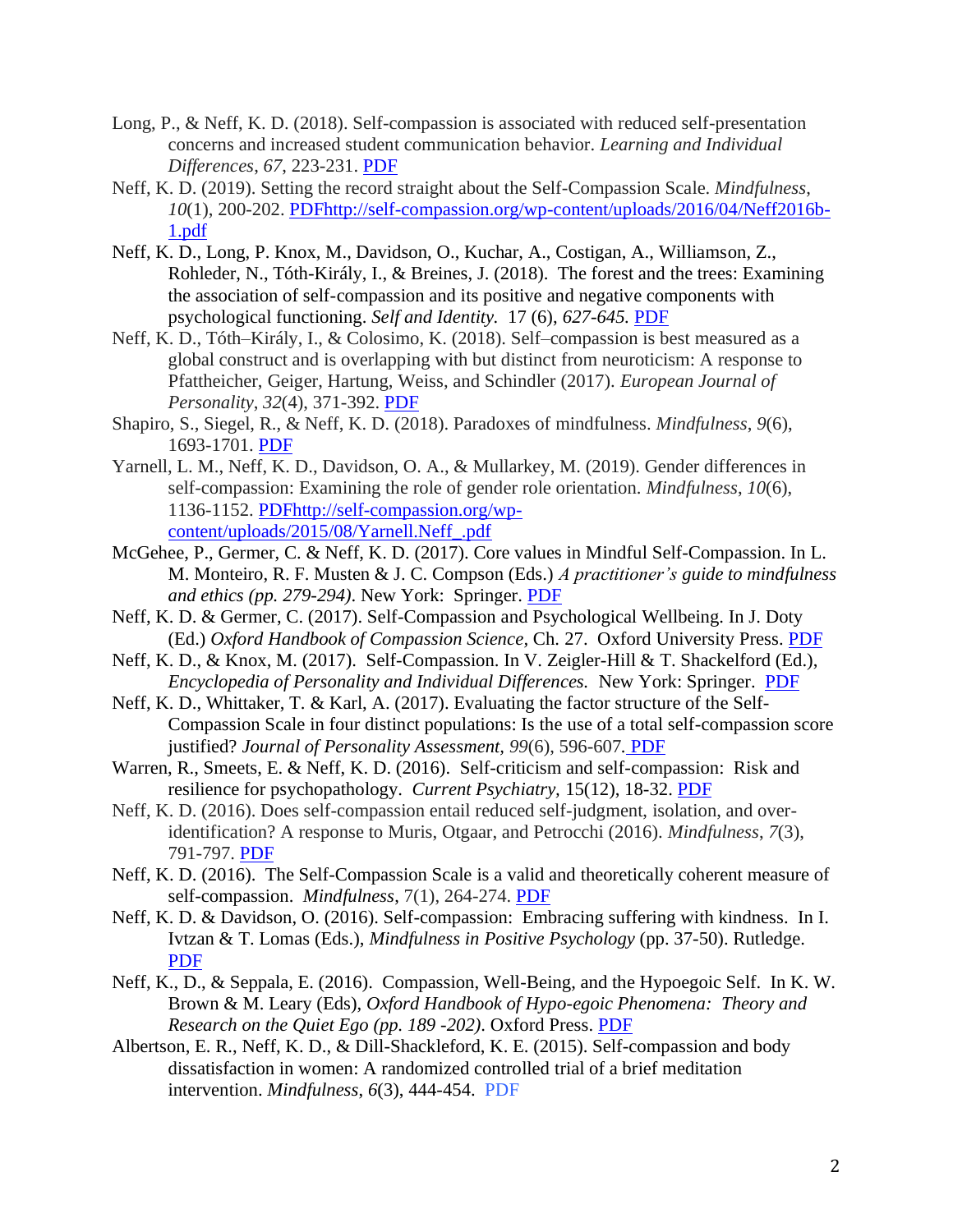- Dahm, K. A., Meyer, E. C., Neff, K. D., Kimbrel, N. A., Gulliver, S. B., & Morissette, S. B. (2015). Mindfulness, self‐compassion, posttraumatic stress disorder symptoms, and functional disability in US Iraq and Afghanistan war veterans. *Journal of Traumatic Stress*, *28*(5), 460-464. [PDF](http://self-compassion.org/wp-content/uploads/2015/12/Dahm_et_al.pdf)
- Germer, C. K., & Neff, K. D. (2015). Cultivating self-compassion in trauma survivors. In V. M. Follette, J. Briere, D. Rozelle, J. W. Hopper, D. I. Rome, V. M. Follette, ... D. I. Rome (Eds.) , Mindfulness-oriented interventions for trauma: Integrating contemplative practices (pp. 43-58). New York, NY, US: Guilford Press. [PDF](http://self-compassion.org/wp-content/uploads/2015/08/Germer.Neff_.Trauma.pdf)
- Neff, K. D., & Faso, D. J. (2015). Self-compassion and well-being in parents of children with autism. *Mindfulness*, *6*(4), 938-947. [PDF](https://self-compassion.org/wp-content/uploads/2022/03/Neff-Faso2015_Article_Self-CompassionAndWell-BeingIn.pdf)
- Yarnell, L. M., Stafford, R. E., Neff, K. D., Reilly, E. D., Knox, M. C., & Mullarkey, M. (2015). Meta-analysis of gender differences in self-compassion. *Self and Identity*, *14*(5), 499-520. [PDF](https://self-compassion.org/wp-content/uploads/2022/03/Yarnell2015.pdf)
- Lockard, A. J., Hayes, J. A., Neff, K. D. & Locke, B. D. (2014). Self-Compassion Among College Counseling Center Clients: An Examination of Clinical Norms and Group Differences. *Journal of College Counseling, 17,* 249-259*.* [PDF](https://self-compassion.org/wp-content/uploads/2022/02/Lockard.Neff_.pdf)
- Neff, K. D., & Costigan, A. P. (2014). Self-compassion, wellbeing, and happiness. *Psychologie in Österreich*, 114-117. [PDF](http://self-compassion.org/wp-content/uploads/publications/Neff&Costigan.pdf)
- Neff, K. D., & Dahm, K. A. (2014). Self-Compassion: What it is, what it does, and how it relates to mindfulness (pp. 121-140). In M. Robinson, B. Meier & B. Ostafin (Eds.) *Mindfulness and Self-Regulation*. New York: Springer. [PDF](http://self-compassion.org/wp-content/uploads/publications/Mindfulness_and_SC_chapter_in_press.pdf)
- Smeets, E., Neff, K., Alberts, H., & Peters, M. (2014). Meeting Suffering With Kindness: Effects of a Brief Self-Compassion Intervention for Female College Students. *Journal of clinical psychology*, *70*(9), 794-807. [PDF](http://self-compassion.org/wp-content/uploads/publications/Smeets3week.pdf)
- Germer, C. K., & Neff, K. D. (2013). Self-compassion in clinical practice. *Journal Of Clinical Psychology, 69(8*), 856-867. [PDF](http://self-compassion.org/wp-content/uploads/publications/germer.neff.pdf)
- Germer, C. & Neff, K. (2013). The Mindful Self-Compassion training program. In T. Singer & M. Bolz (Eds.) *Compassion: Bridging theory and practice: A multimedia book* (pp. 365- 396). Leipzig, Germany: Max-Planck Institute. [PDF](http://www.compassion-training.org/?lang=en&page=home)
- Neff, K. D., Beretvas, S. N. (2013). The role of self-compassion in romantic relationships. *Self and Identity, 12(1),* 78-98. [PDF](http://self-compassion.org/wp-content/uploads/publications/Neff.Beretvas.pdf)
- Neff, K. D., & Germer, C. K. (2013). A pilot study and randomized controlled trial of the Mindful Self-Compassion program. *Journal Of Clinical Psychology, 69(1)*, 28-44. [PDF](http://self-compassion.org/wp-content/uploads/publications/Neff-Germer-MSC-RCT-2012.pdf)
- Neff, K. & Germer, C. (2013). Being kind to yourself: The science of self-compassion. In T. Singer & M. Bolz (Eds.) *Compassion: Bridging theory and practice: A multimedia book*  (pp. 291-312). Leipzig, Germany: Max-Planck Institute. [PDF](http://www.compassion-training.org/?lang=en&page=home)
- Neff, K. D., Pommier, E. (2013). The relationship between self-compassion and other-focused concern among college undergraduates, community adults, and practicing meditators. *Self and Identity, 12(2),*160-176. [PDF](http://self-compassion.org/wp-content/uploads/publications/Neff.Pommier.pdf)
- Neff, K., & Tirch, D. (2013). Self-compassion and ACT. In T. B. Kashdan, J. Ciarrochi (Eds.) , Mindfulness, acceptance, and positive psychology: The seven foundations of well-being (pp. 78-106). Oakland, CA US: Context Press/New Harbinger Publications. [PDF](http://self-compassion.org/wp-content/uploads/publications/Chap4_Mindfulness-Acceptance-and-Positive-Psychology_11.06.pdf)
- Neff, K. D. (2012). The science of self-compassion. In C. Germer & R. Siegel (Eds.), *Compassion and Wisdom in Psychotherapy,* 79-92*.* New York: Guilford Press. [PDF](http://self-compassion.org/wp-content/uploads/publications/SC-Germer-Chapter.pdf)
- Yarnell, L. M., Neff, K. D. (2013). Self-compassion, interpersonal conflict resolutions, and wellbeing. *Self and Identity.* 2:2, 146-159. [PDF](http://self-compassion.org/wp-content/uploads/publications/Yarnell.Neff.pdf)